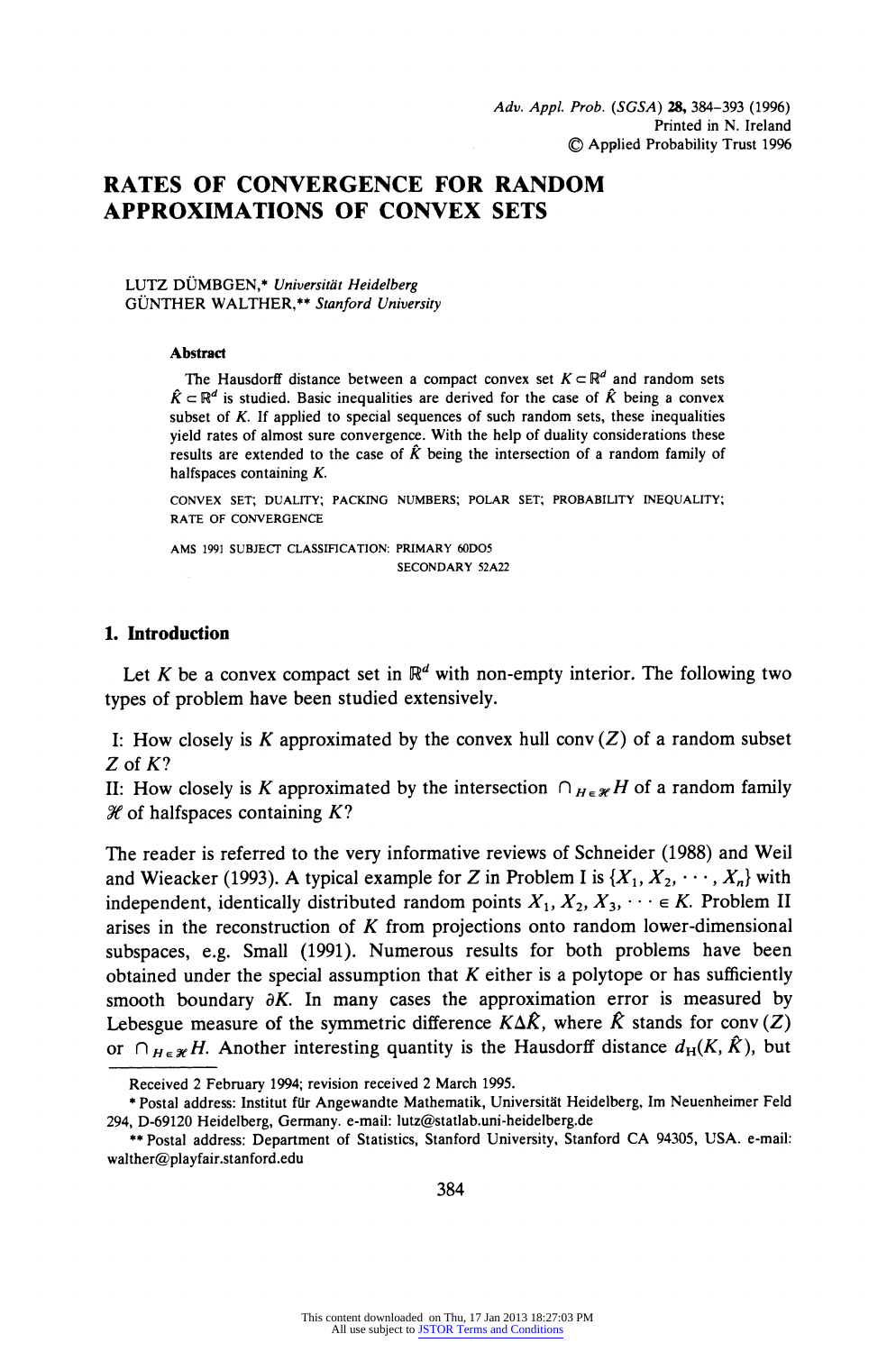this is technically more difficult and most known results are for dimension  $d = 2$ **only. An exception is Barany (1989); see also Section 2.** 

In what follows we investigate the Hausdorff distance  $d_H(\hat{K}, K)$  in an arbitrary dimension  $d$  and for arbitrary  $K$ , i.e.  $\partial K$  is allowed to have vertices and flat spots. **Theorem 1 in Section 2 gives basic inequalities for Problem I. These inequalities are applied to various special sequences of random sets. For instance, let the random**  points  $X_i$  be uniformly distributed on  $\partial K$ . Then with probability one,

$$
d_{\rm H}(K, \text{conv}(\{X_1, X_2, \cdots, X_n\})) = \begin{cases} O((\log n/n)^{1/(d-1)}) & \text{in general,} \\ O((\log n/n)^{2/(d-1)}) & \text{if } \partial K \text{ is smooth.} \end{cases}
$$

**With the help of duality considerations it is shown in Section 3 that Problems I and II are equivalent in some sense. The results of Section 2 are then extended to**  Problem II. For example, if  $K$  is reconstructed from its orthographic shadows in  $n$ **independent, uniformly distributed directions, the approximation error is of order**   $O(\log n/n)$  in general and  $O((\log n/n)^2)$  if  $\partial K$  is strictly curved.

**All proofs are deferred to Section 4.** 

## **2. Various results for Problem I**

Let  $\mathbb{R}^d$  be equipped with the standard inner product  $\langle \cdot, \cdot \rangle$  and Euclidean norm  $|\cdot|$ . For  $x \in \mathbb{R}^d$  and  $M \subset \mathbb{R}^d$  define  $d(x, M) := \inf_{m \in M} |x - m|$ . Further let  $B(M, \varepsilon) :=$  $\{y \in \mathbb{R}^d : d(y, M) \leq \varepsilon\}$  and  $B(x, \varepsilon) := B(\{x\}, \varepsilon)$ . Then the Hausdorff distance between *M* and  $L \subset \mathbb{R}^d$  is defined as

$$
d_H(L, M) := \inf \{ \varepsilon > 0 : M \subset B(L, \varepsilon) \text{ and } L \subset B(M, \varepsilon) \}.
$$

There are some elementary inequalities for  $d_H(K, conv(Z))$  in terms of the function  $\pi(K, Z, \varepsilon) := \sup_{x \in \partial K} P\{B(x, \varepsilon) \cap Z = \emptyset\}$  and the packing numbers  $D(K, \varepsilon) := \max \{ \#(F) : F \subset \partial K, |x - y| > \varepsilon \text{ for different } x, y \in F \}$  of  $\partial K$ . (#(.) denotes cardinality.) Covering  $\partial K$  with closed balls is more convenient than the 'cap **coverings' used by Barany (1989) and allows for similar results with simple**  additional considerations. We call  $\partial K$  'smooth' if the following condition is satisfied.

**Condition** (S). For each  $x \in \partial K$  there is a unique  $\theta(x) \in \partial B(0, 1)$  such that  $\langle y, \theta(x) \rangle \leq \langle x, \theta(x) \rangle$  for all  $y \in K$ , and for some constant  $l \in \mathbb{R}$ ,  $|\theta(x) - \theta(y)| \leq$  $\ell |x-y| \forall x, y \in \partial K$ .

**Theorem 1 [a].** For arbitrary  $\varepsilon > 0$ ,  $P\{\partial K \not\subset B(Z, 2\varepsilon)\}\leq D(K, \varepsilon)\pi(K, Z, \varepsilon)$ . [b] For  $\delta > 0$  let  $Z_{\delta}$  be any subset of K such that  $\partial K \subset B(Z_{\delta}, \delta)$ . Then

 $d_H(K, \text{conv } (\mathbb{Z}_\delta)) \leq \begin{cases} \delta & \text{in general,} \\ 182 & \text{if } (6) \leq h \leq 1 \end{cases}$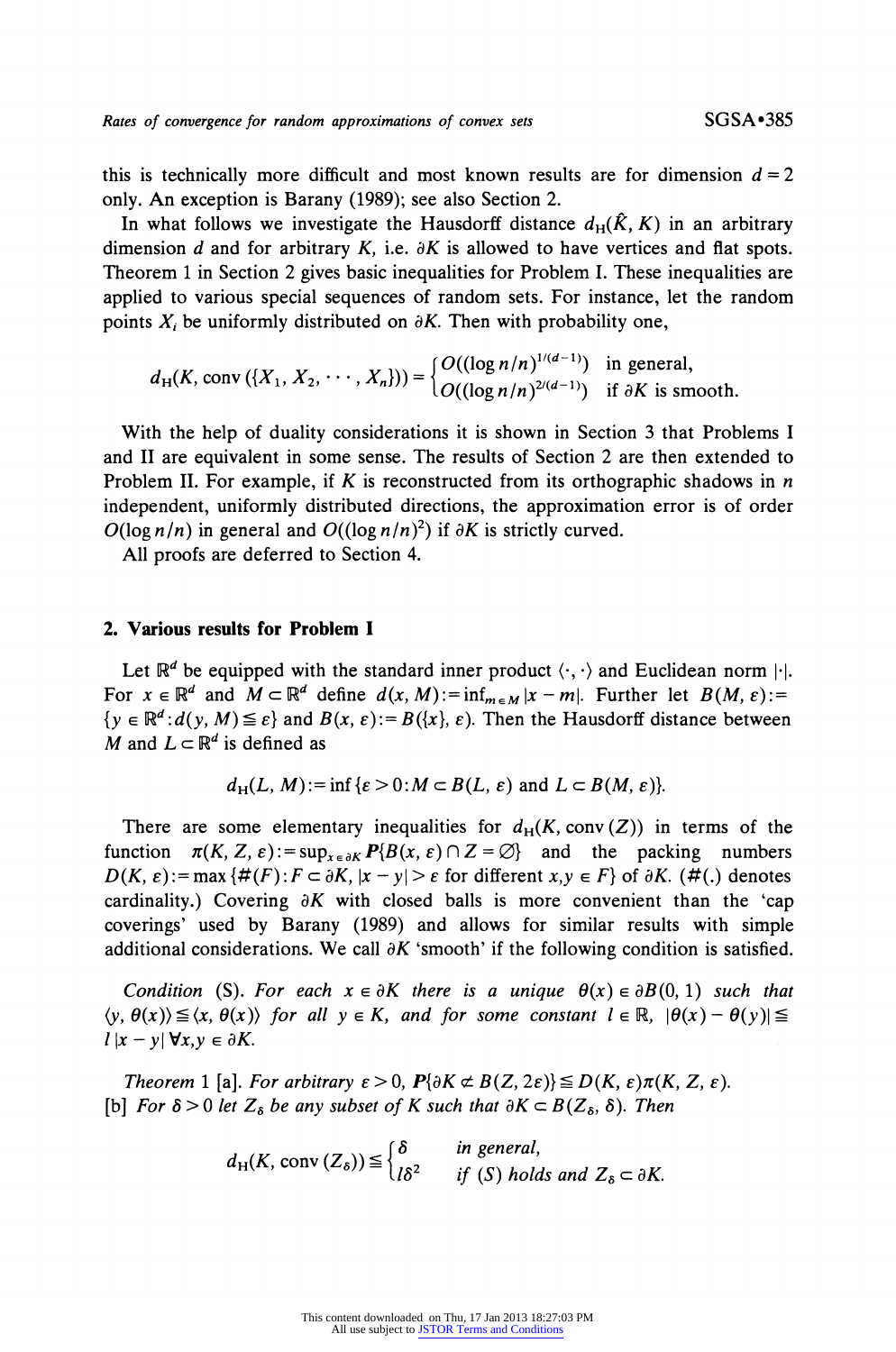An elementary bound for  $D(K, \varepsilon)$ , which is sufficient for our purposes, is given by

(1) 
$$
D(K, \varepsilon) \leq (2 \text{ diameter } (K)\varepsilon^{-1} + 1)^d \quad \forall \varepsilon > 0;
$$

**see Pollard (1990, Section 4). The main problem will be to find good bounds for**   $\pi(K, Z, \varepsilon)$ .

First we consider  $Z_{n,1} := \{X_1, X_2, \cdots, X_n\}$  with independent, identically distributed random points  $X_1, X_2, X_3, \dots \in K$ . For a sequence of real random variables  $(Y_n)_n$  and a sequence of positive numbers  $(c_n)_n$  we say here that  $Y_n = O(c_n)$  almost surely if  $\limsup_{n\to\infty} |c_n^{-1}Y_n| \leq c$  almost surely for some fixed  $c < \infty$ .

Corollary 1. Let  $X_i$  be uniformly distributed on K, i.e.  $P\{X_i \in A\}$  = Leb  $(A)/$ Leb  $(K)$  for any Borel set  $A \subset K$ , where Leb denotes Lebesgue measure on **Rd. Then** 

 $\int$   $O((\log n/n)^{1/d})$  *almost surely,*  $\Omega_{\mathbf{H}}(X, Y)$  **conv**  $\Omega_{\mathbf{H}}(X)$  **conv c**  $\Omega_{\mathbf{H}}(X)$  *converts almost surely under (S).* 

Under stronger regularity conditions on  $\partial K$ , Barany (1989, Theorem 6) shows that the expectation of  $d_H(K, \text{conv}(\mathbb{Z}_{n,1}))$  is precisely of order  $(\log n/n)^{2/(d+1)}$ .

Corollary 2. Let  $X_i$  be uniformly distributed on  $\partial K$ , i.e.  $P\{X_i \in A\}$  =  $H_{d-1}(A)/H_{d-1}(\partial K)$  for any Borel set  $A \subset \partial K$ , where  $H_{d-1}$  denotes  $(d-1)$ **dimensional Hausdorff measure on Rd. Then** 

 $\left[ O((\log n/n)^{1/(d-1)}) \right]$  almost surely,  $H(K, \text{conv}\left( Z_{n,1} \right)) = \left\{ \bigcap_{n=1}^{\infty} (1 \log n/n)^{2/(d-1)} \right\}$  almost surely under (S).

These results remain valid if the given distribution  $P$  of  $X_i$  is replaced with another distribution  $Q \ge aP$  for some  $a > 0$ .

In a different application, which is motivated by ultrasound pictures, one considers **intersections of K with independent, identically distributed hyperplanes. To make this precise, we assume from now on that O is an interior point of K and define**   $p = p(K) := \max \{r > 0: B(0, r) \subset K\}, R = R(K) := \min \{r > 0: B(0, r) \supset K\}.$  Now let  $U_1, U_2, U_3, \cdots$  and  $A_1, A_2, A_3, \cdots$  be independent random variables, where  $U_i$  is uniformly distributed on  $\partial B(0, 1)$  and  $A_i$  is uniformly distributed on  $[-R, R]$ . Then define  $Z_{n,2} := \bigcup_{1 \le i \le n} \{x \in K : \langle x, U_i \rangle = A_i\}.$ 

**COrOIIarY 3. H(***C*),  $d_H(K, \text{conv } (Z_{n,2})) = \begin{cases} O(\log n/n) & \text{almost surely,} \\ O((\log n/n)^2 & \text{almost surely under (S).} \end{cases}$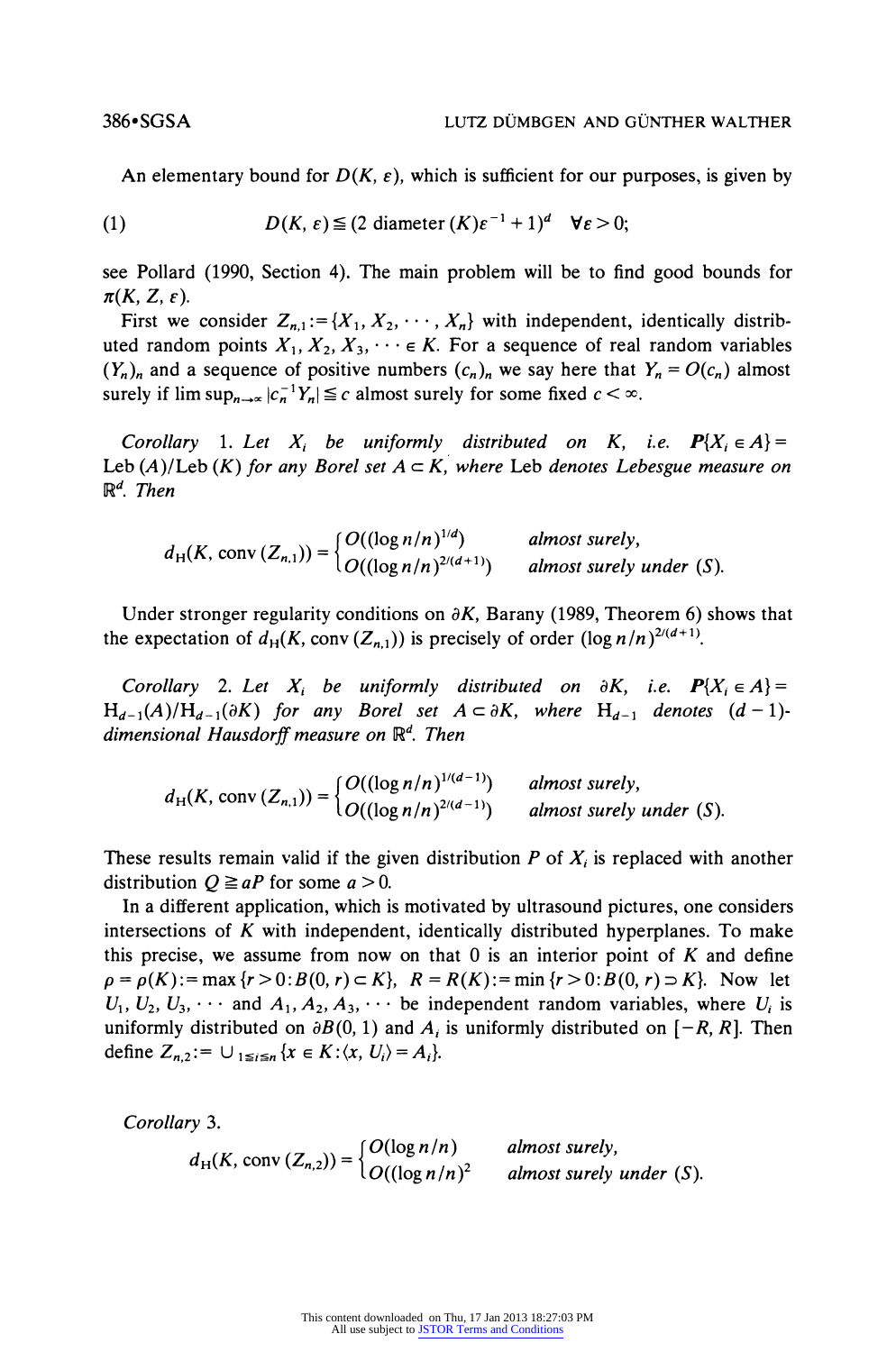**Rates of convergence for random approximations of convex sets <b>SGSA** 387

## **3. Equivalence of Problems I and <sup>n</sup>**

**The equivalence of Problems I and II can be stated in terms of the polar set**   $M^* := \{y \in \mathbb{R}^d : \langle x, y \rangle \leq 1 \text{ for all } x \in M\}$  of  $M \subset \mathbb{R}^d$ . It follows from this definition that  $M^*$  is a closed, convex set such that  $0 \in M^* = \text{conv } (M \cup \{0\})^*$ . In particular, since  $0 \in \text{int}(K)$ ,

(2) 
$$
K^*
$$
 is compact,  $0 \in \text{int } (K^*)$ , and  $(K^*)^* = K$ ;

**see Schneider (1993, Theorem 1.6.1). In fact, it will be convenient to consider Problem II with**  $K^*$  **in place of K. Beforehand we define the mapping**  $\mathbb{R}^d \setminus \{0\} \ni x \mapsto$  $\phi(x) := |x|^{-1}x$ , the support function  $\partial B(0, 1) = s \mapsto h(M, s) := \sup_{x \in M} \langle x, s \rangle$  of M, which coincides with  $h(\text{conv } (M), .)$ , and the supporting halfspaces  $H(M, s)$ :=  $\{x \in \mathbb{R}^d : \langle x, s \rangle \leq h(M, s)\}.$ 

**Theorem 2. Let S be a random, closed subset of**  $\partial B(0, 1)$ **, and define Z:=**  $\phi^{-1}(S) \cap \partial K$ . Then the following inequalities hold:

$$
R^{-2}d_{\mathrm{H}}(K, \mathrm{conv}\,(Z)) \le d_{\mathrm{H}}\bigg\{K^*, \bigcap_{s \in S} H(K^*, s)\bigg\} \le \frac{\rho^{-2}d_{\mathrm{H}}(K, \mathrm{conv}\,(Z))}{(1 - \rho^{-1}d_{\mathrm{H}}(K, \mathrm{conv}\,(Z)))^+},
$$

$$
\pi(K, Z, \rho^{-1}R^2\varepsilon) \le \pi(B(0, 1), S, \varepsilon) \le \pi(K, Z, \rho\varepsilon) \quad \forall \varepsilon > 0.
$$

**With Theorem 2 at hand one can extend results from Section 2 to Problem II, thus obtaining rates of convergence for the reconstruction of K\* from random projec**tions onto one-dimensional subspaces and onto  $(d-1)$ -dimensional subspaces, as in Small (1991). The dual property to smoothness of  $\partial K$  is  $\partial (K^*)$  having 'no flat parts':

**Condition** (NF). For some constant  $l^* > 0$ ,  $\min_{s \in \Theta(K^*,x), l \in \Theta(K^*,y)} |s - t| \geq l^* |x - t|$  $y | \forall x, y \in \partial(K^*)$ , where  $\Theta(K^*, x) := \{s \in \partial B(0, 1) : \exists \langle x, s \rangle = h(K^*, s)\}.$ 

Corollary 4. For independent, uniformly distributed  $U_1, U_2, U_3, \cdots \in \partial B(0, 1)$  let  $S_{n,1} := \{U_1, U_2, \cdots, U_n\}$ , and  $S_{n,2} := \bigcup_{1 \le i \le n} \{U_i\}^{\perp} \cap \partial B(0, 1)$ , where  $(.)^{\perp}$  denotes the **orthogonal complement. Then** 

$$
d_{\mathrm{H}}\left(K^*, \bigcap_{s \in S_{n,1}} H(K^*, s)\right) = \begin{cases} O((\log n/n)^{1/(d-1)}) & \text{almost surely,} \\ O((\log n/n)^{2/(d-1)}) & \text{almost surely under } (NF) \end{cases}
$$
  

$$
d_{\mathrm{H}}\left(K^*, \bigcap_{s \in S_{n,2}} H(K^*, s)\right) = \begin{cases} O(\log n/n) & \text{almost surely,} \\ O((\log n/n)^2) & \text{almost surely under } (NF). \end{cases}
$$

#### **4. Proofs**

**Proof of Theorem 1.** Let F be a maximal subset of  $\partial K$  such that  $|x - y| > \varepsilon$  for **different**  $x, y \in F$ . Then  $\partial K \subset B(F, \varepsilon)$ ,  $\#(F) \leq D(K, \varepsilon)$ , and part [a] follows from

$$
P\{\partial K \not\subset B(Z, 2\varepsilon)\} \le P\{F \not\subset B(Z, \varepsilon)\}
$$
  
\n
$$
\le \sum_{x \in F} P\{Z \cap B(X, \varepsilon) = \emptyset\}
$$
  
\n
$$
\le D(K, \varepsilon) \pi(K, Z, \varepsilon).
$$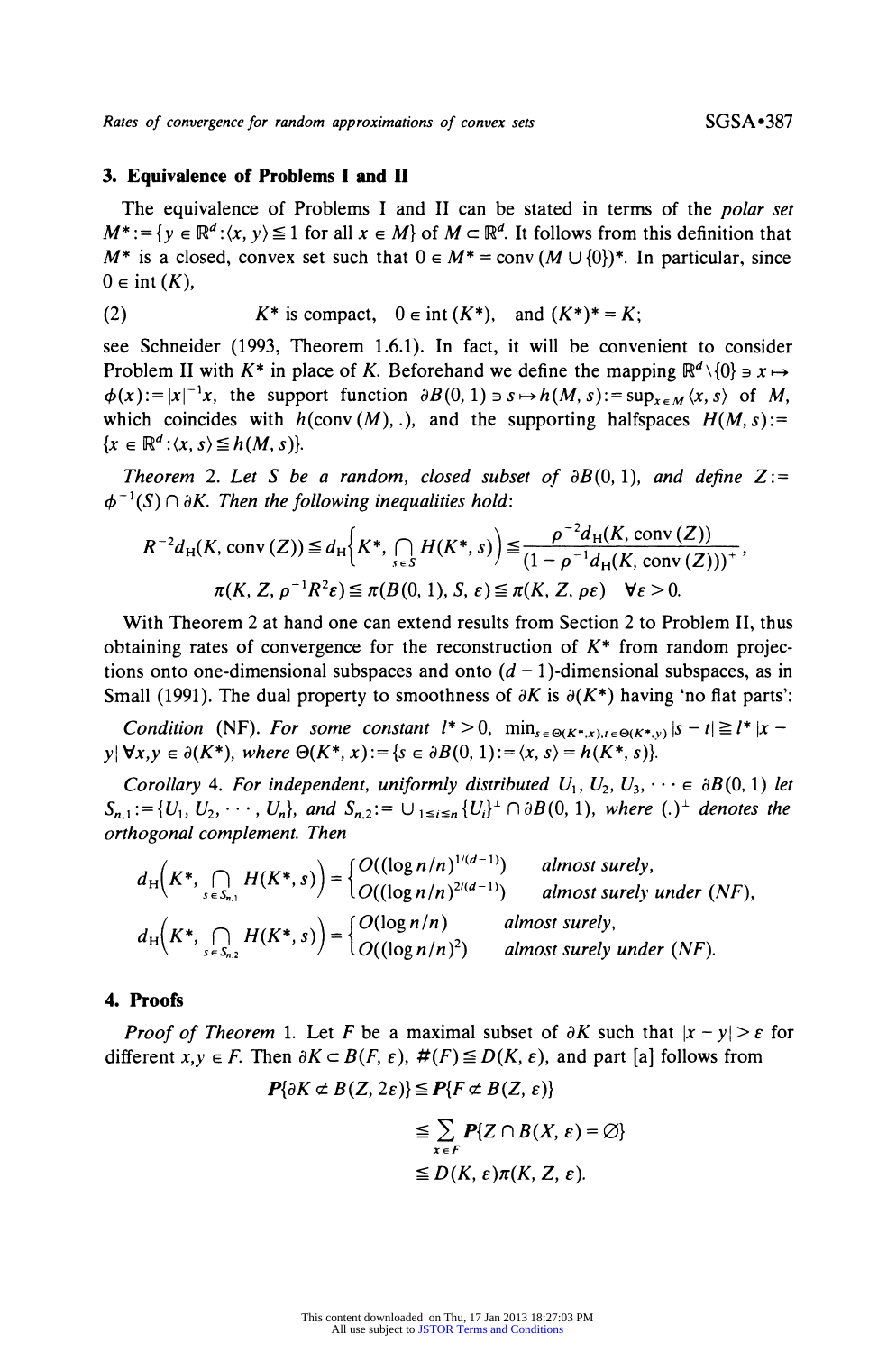Since conv  $(Z_6)$  is contained in K and convex, the general inequality in part [b] **follows from**  $d_H(K, \text{conv } (\mathbb{Z}_{\delta})) = \sup_{x \in K} d(x, \text{conv } (\mathbb{Z}_{\delta})) = \sup_{x \in \partial K} d(x, \text{conv } (\mathbb{Z}_{\delta})) \le$  $\sup_{x \in \partial K} d(x, Z_{\delta}) \leq \delta$ . If condition (S) holds and  $Z_{\delta} \subset \partial K$ , we utilize the following **equality for arbitrary convex sets**  $L, M \subset \mathbb{R}^d$  **such that at least one of them is bounded:** 

(3) 
$$
d_{H}(L, M) = ||h(L, \cdot) - h(M, \cdot)|| := \max_{s \in \partial B(0,1)} |h(L, s) - h(M, s)|;
$$

**see, for instance, Schneider (1993, Theorem 1.8.11). Here this equality leads to**   $d_H(K, \text{conv } (\mathbb{Z}_{\delta})) = ||h(K, \cdot) - h(\mathbb{Z}_{\delta}, \cdot)|| = \max_{s \in \partial B(0,1)} (h(K, s) - h(\mathbb{Z}_{\delta}, s)).$  Let the latter maximum be attained in  $s_0 \in \partial B(0, 1)$ . Further let  $x_0 \in \partial K$  such that  $h(K, s_0) = \langle x_0, s_0 \rangle$ . Then  $s_0 = \theta(x_0)$ , and  $d_H(K, \text{conv } ((Z_{\delta})) = \inf_{z \in Z_{\delta}} \langle x_0 - z, \theta(x_0) \rangle =$  $\min_{z \in cl(Z_\delta)} \langle x_0 - z, \theta(x_0) \rangle$ , where cl(·) denotes closure. However, by assumption,  $\langle x_0 - z, \theta(x_0) \rangle \leq \langle x_0 - z, \theta(x_0) - \theta(z) \rangle \leq l |x_0 - z|^2 \leq l \delta^2$  for some  $z \in cl(Z_{\delta})$ .

**The following lemma is of general use later for deducing rates of convergence.** 

Lemma 1. Let  $Z_n = \bigcup_{i=1}^n C_i$  with independent, identically distributed random **subsets**  $C_1$ ,  $C_2$ ,  $C_3$ ,  $\cdots$  of K. Suppose that

(4) 
$$
\inf_{x \in \partial K} P\{C_1 \cap B(x, \varepsilon) \neq \emptyset\} \geq \alpha \varepsilon^{\beta} \qquad \forall \varepsilon \in [0, \gamma]
$$

*with constants* $\alpha, \beta, \gamma > 0$ **. Then**  $\pi(K, Z_n, \varepsilon) \leq \exp(-n\alpha \varepsilon^{\beta})$  **for all**  $\varepsilon \in [0, \gamma]$ **, and** 

$$
d_H(K, conv(Z_n)) = \begin{cases} O((\log n/n)^{1/\beta}) & \text{almost surely,} \\ O((\log n/n)^{2/\beta}) & \text{almost surely under (S) if } P\{Z_n \subset \partial K\} = 1. \end{cases}
$$

**Proof of Lemma 1.** Note first that  $\pi(K, Z_n, \varepsilon)$  equals

$$
(1 - \inf_{x \in \partial K} P\{C_1 \cap B(x, \varepsilon) \neq \emptyset\})^n \leq (1 - \alpha \varepsilon^{\beta})^n \leq \exp(-n \alpha \varepsilon_n^{\beta})
$$

for arbitrary  $\varepsilon \in [0, \gamma]$ . Now let  $\varepsilon_n := \min{\{\alpha, (c \log n/n)^{1/\beta}\}}$ . Then Theorem 1[a] and (1) show that  $\sum_{n=1}^{\infty} P\{\partial K \not\subset B(Z_n, 2\varepsilon_n)\}\leq (4R + \alpha)^d \sum_{n=1}^{\infty} \varepsilon_n^{-d} \exp(-\alpha n \varepsilon_n^{\beta}) < \infty$  if c **is sufficiently large. Hence the assertion follows from the Borel-Cantelli lemma together with Theorem l[b].** 

**Proof of Corollary 1. In order to prove the assertion for general K, it suffices to**  show that (4) holds with  $C_i = \{X_i\}$  and  $\beta = d$ . In other words, one needs a reasonable **lower bound for Leb**  $(B(x, \varepsilon) \cap K)$ ,  $x \in \partial K$ . For that purpose let  $s \in \partial B(0, 1)$  such that  $\langle x, s \rangle \le -|x| (1 - (\rho/R)^2/2)$ . Then  $|x + |x| |s|^2 = 2 |x|^2 + 2 |x| \langle x, s \rangle \le \rho^2$ . Since **conv**  $({x} \cup B(0, \rho)) \subset K$  and  $|x| \ge \rho$ , this implies that  $x + {y \in B(0, \varepsilon)}$ :  $\langle x, y \rangle \le$  $-|x||y|$   $(1-(\rho/R)^2/2)$  is a subset of  $B(x, \varepsilon) \cap K$  for any  $\varepsilon \in [0, \rho]$ . Its Lebesgue **measure equals**  $\tilde{\alpha} \varepsilon^d$ **, where**  $\tilde{\alpha} := \text{Leb} \{ y \in B(0, 1) : y_1 \geq |y| (1 - (\rho/R)^2/2) \}.$ 

In the case of smooth  $\partial K$  one cannot apply Lemma 1 directly, because  $Z_{n,1}$  is not **a** subset of  $\partial K$ . Alternatively let  $\varepsilon_n := (c \log n/n)^{1/(d+1)}$  for some  $c > 0$  and define  $Z_n := Z_{n,1} \cap B(\partial K, \varepsilon_n^2)$ . Then obviously  $d_H(K, \text{conv } (Z_{n,1})) \le d_H(K, \text{conv } (Z_n))$ , and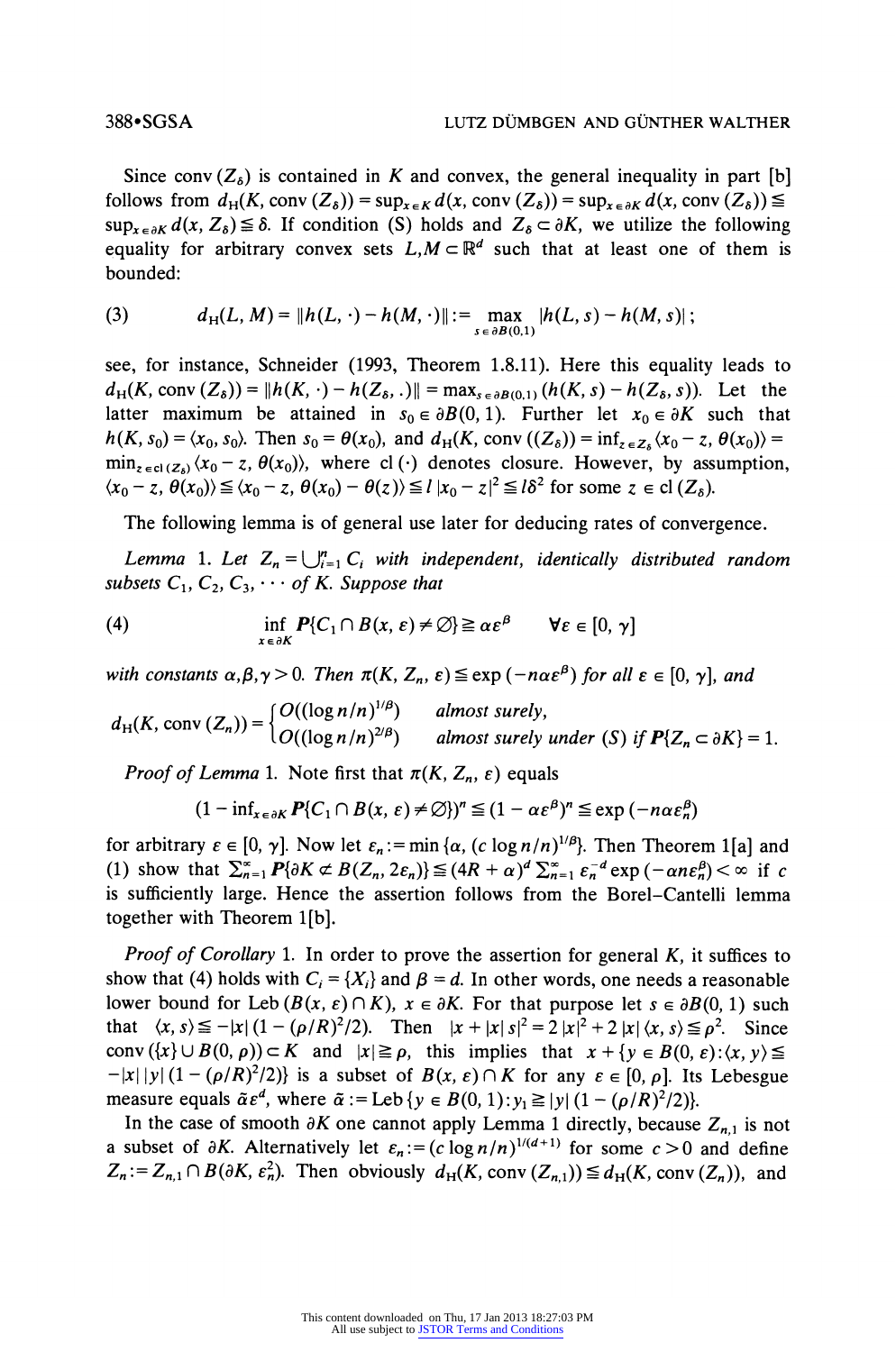the subset  $Z'_n := B(Z_n, \varepsilon_n^2) \cap \partial K \subset \partial K$  satisfies  $\varepsilon_n^2 \ge d_H(Z_n, Z'_n) \ge d_H(\text{conv } (Z_n))$ **conv**  $(Z'_n)$ ). Suppose that  $\partial K \subset B(Z_n, 2\varepsilon_n)$ . Then  $\partial K \subset B(Z'_n, 2\varepsilon_n + \varepsilon_n^2)$ , and **Theorem 1**[b] gives  $d_H(K, \text{conv } (\mathbb{Z}_n)) \leq d_H(K, \text{conv } (\mathbb{Z}_n')) + \varepsilon_n^2 \leq \varepsilon_n^2 + l(2\varepsilon_n + \varepsilon_n^2)^2$ .

Thus, by Theorem 1[a] and (1), it suffices to show that  $\sum_{n=1}^{\infty} \varepsilon_n^{-d} \pi(K, Z_n, \varepsilon_n) < \infty$ for suitable  $c > 0$ . This is certainly true if

(5) 
$$
\text{Leb}(K \cap B(x,\varepsilon) \cap B(\partial K,\varepsilon^2)) \geq \alpha' \varepsilon^{d+1} \qquad \forall \varepsilon \in [0,\gamma] \forall x \in \partial K
$$

with constants  $\alpha', \gamma > 0$ . We only sketch a proof of (5). For arbitrary  $x, y \in \partial K$ condition (S) implies that  $\langle x - y, \theta(x) \rangle \leq l |x - y|^2$ . With  $\tilde{p} := (2l)^{-1}$  this can be **rewritten as**  $|y - (x - \tilde{\rho}\theta(x))| \ge \tilde{\rho}$ **. This implies that**  $B(x - \tilde{\rho}\theta(x), \tilde{\rho}) \subset K$ **. Moreover** one easily verifies that  $K \cap B(\partial K, \varepsilon^2)$  contains the set  $\{z \in K : (x-z, \theta(x)) \leq \varepsilon^2\}$ . Consequently Leb  $(K \cap B(x, \varepsilon) \cap B(\partial K, \varepsilon^2))$  is not smaller than Leb  $(B(0, \varepsilon) \cap B(\partial K, \varepsilon^2))$  $B(\tilde{\rho}\theta(x), \tilde{\rho}) \cap \{z \in \mathbb{R}^d : \langle z, \theta(x) \rangle \leq \varepsilon^2\}$ , which does not depend on  $x \in \partial K$  and is **precisely of order**  $\varepsilon^{d+1}$  **as**  $\varepsilon \downarrow 0$ **.** 

**The following result is useful for the proof of Corollary 2 as well as Theorem 2.** 

Lemma 2. The mapping  $\phi(x) = |x|^{-1}x$  defines a homeomorphism from  $\partial K$  onto  $\partial B(0, 1)$  such that

$$
\rho R^{-2} |x - y| \leq |\phi(x) - \phi(y)| \leq \rho^{-1} |x - y| \qquad \forall x, y \in \partial K.
$$

**Proof of Lemma 2. Since the mapping under consideration is surjective, it suffices**  to prove the two inequalities for  $x, y \in \partial K$ . The second inequality follows from  $|x - y|^2 = (|x| - |y|)^2 + |x||y||\phi(x) - \phi(y)|^2 \ge \rho^2 |\phi(x) - \phi(y)|^2$ . In order to prove the first inequality one may assume without loss of generality that  $R = 1$ . Further, let  $\lambda := |x|/|y| \leq 1$ . Then

$$
|x - y|^2 - |\phi(x) - \phi(y)|^2 \le |\lambda \phi(x) - \phi(y)|^2 - |\phi(x) - \phi(y)|^2
$$
  
= (\lambda - 1)(\lambda + 1 - 2\langle(\phi(x), \phi(y))\rangle)  

$$
\le 0 \quad \text{if } \langle \phi(x), \phi(y) \rangle \le (\lambda + 1)/2.
$$

Hence one may assume that  $\langle \phi(x), \phi(y) \rangle > (\lambda + 1)/2 \ge \lambda$ . The function  $\mathbb{R} \ni t \mapsto$  $|x + t(y - x)|^2$  attains its minimum at

$$
t_0:=(|x|^2-\langle x, y \rangle)/|x-y|^2=(\lambda-\langle \phi(x), \phi(y) \rangle)|x||y|/|x-y|^2<0.
$$

Thus x is a non-trivial convex combination of y and  $z := x + t_0(y - x)$ . In **particular,**  $|z| \geq \rho$ , because otherwise x would belong to the interior of conv  $(B(0, \rho) \cup \{y\})$ , which is a subset of int  $(K)$ . Now the asserted inequality **follows from** 

$$
|z|^2 = |x|^2 - (|x|^2 - \langle x, y \rangle)^2 / |x - y|^2
$$
  
=  $|x|^2 |y|^2 [|\lambda \phi(x) - \phi(y)|^2 - (\lambda - \langle \phi(x), \phi(y) \rangle)^2] / |x - y|^2$   
=  $|x|^2 |y|^2 (1 + \langle \phi(x), \phi(y) \rangle) (1 - \langle \phi(x), \phi(y) \rangle) / |x - y|^2$   
 $\leq |\phi(x) - \phi(y)|^2 / |x - y|^2.$ 

**Proof of Corollary 2. It suffices to show that (4) holds with**  $C_i = \{X_i\}$  **and**  $\beta = d - 1$ . But this is a direct consequence of Lemma 2. For Lemma 2 implies that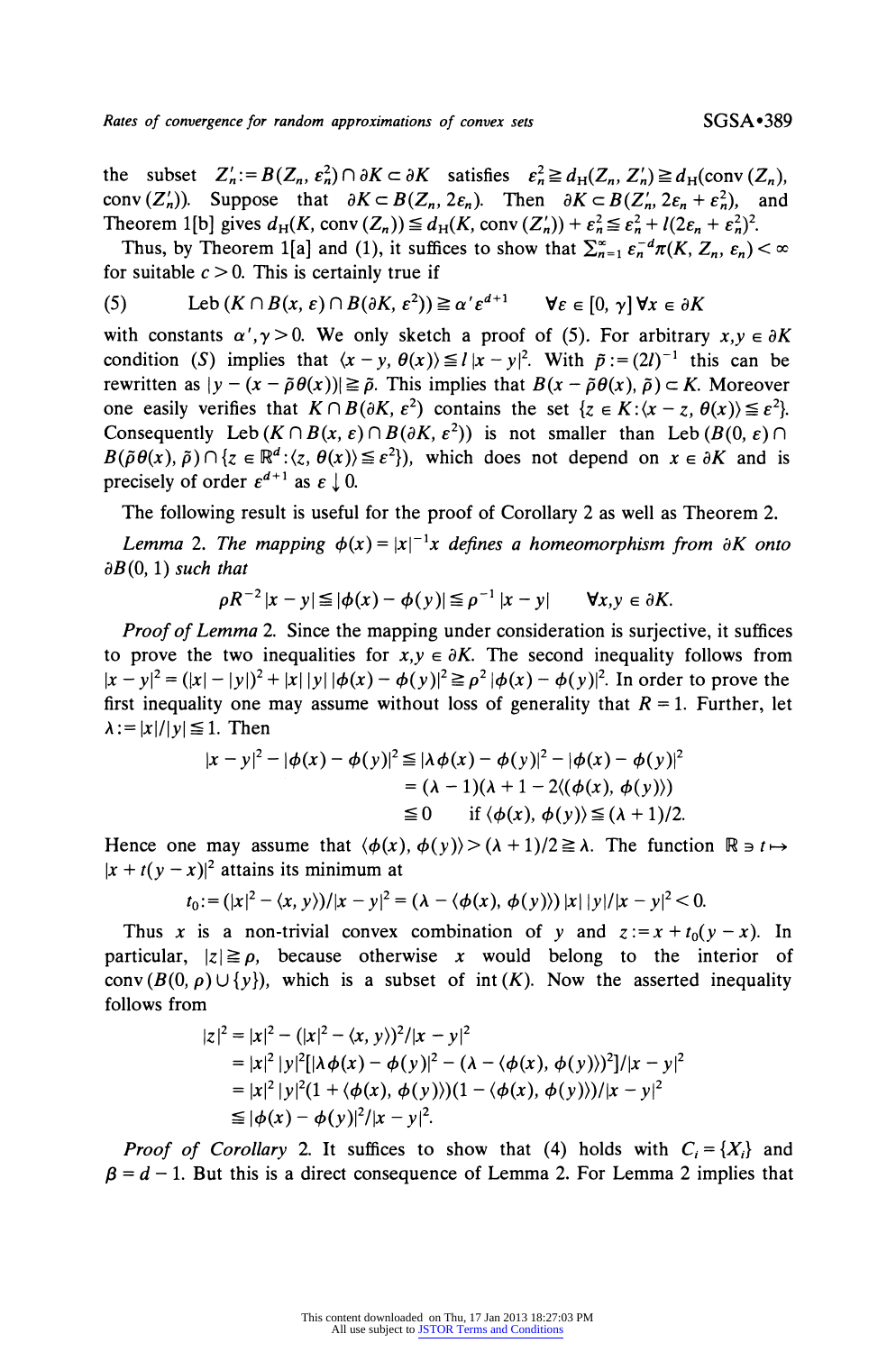$\phi(B(x, \varepsilon) \cap \partial K)$   $\supset B(\phi(x), \rho R^{-2}\varepsilon) \cap \partial B(0, 1)$ , and it follows from the definition of  $H_{d-1}$  that  $H_{d-1}(\phi(A)) \leq \rho^{1-d}H_{d-1}(A)$  for Borel sets  $A \subset \partial K$  (cf. Federer 1969). Hence  $H_{d-1}(B(x, \varepsilon) \cap \partial K) \ge \rho^{d-1} H_{d-1}(B(\phi(x), \varepsilon \rho/R^2) \cap \partial B(0, 1)) \ge \tilde{\alpha} \varepsilon^{d-1}$  for all  $\varepsilon \in [0, R^2/\rho]$  and some constant  $\alpha = \alpha(d) > 0$ .

**Proof of Corollary 3.** It suffices to verify (4) with  $C_i = \{x \in \partial K : \langle x, U_i \rangle = A_i\}$  and  $\beta$  = 1. We utilize the following topological fact, which is easily verified: for any  $x \in \partial K$  and  $\varepsilon \in [0, R/2]$  there exists a continuous path  $\gamma: [0, 1] \rightarrow \partial K$  such that  $\gamma(0) = x$ ,  $|\gamma(\lambda) - x| \leq \varepsilon$  for all  $\lambda \in [0, 1]$  and  $|\gamma(1) - x| = \varepsilon$ . Then (4) follows from

$$
\mathbf{P}\{\langle z, U_1 \rangle = A_1 \text{ for some } z \in \partial K \cap B(x, \varepsilon) \} \ge \mathbf{P}\{A_1 \in \{\langle \gamma(\lambda), U_1 \rangle : \lambda \in [0, 1] \} \}
$$

$$
\ge \mathbf{E}|\langle x - \gamma(1), U_1 \rangle|/2R
$$

$$
= \alpha \varepsilon,
$$

where  $\alpha := E\langle s, U_1 \rangle / (2R) > 0$  for any fixed  $s \in \partial B(0, 1)$ .

**The main tools for proving Theorem 2 are Lemma 2 and** 

**Lemma 3. Let L be a compact, convex subset of**  $\mathbb{R}^d$  **such that**  $0 \in \text{int}(L)$ **. Then**  $p\rho(L) \leq d_H(K, L)/d_H(K^*, L^*) \leq RR(L).$ 

**Other inequalities relating a set and its polar can be found in Chapter 24.5 of Burago and Zalgaller (1988). The inequalities in Lemma 3 are sharp, as can be seen**  by setting  $L = B(0, \rho)$  or  $L = B(0, R)$ . Furthermore, a little thought reveals that

$$
\liminf_{L \to K} \frac{d_H(K, L)}{d_H(K^*, L^*)} = \rho^2 \quad \text{and} \quad \limsup_{L \to K} \frac{d_H(K, L)}{d_H(K^*, L^*)} = R^2,
$$

where convergence is with respect to  $d_H(\cdot, \cdot)$ .

**Proof of Lemma 3. Let us first mention two duality results that are related to (2):** 

(6) 
$$
h(K^*, s) = g(K, s) := \min \{ \lambda > 0 : s \in \lambda K \} \quad \forall s \in \partial B(0, 1);
$$

see Schneider (1993, Theorem 1.7.6). The function  $g(K, \cdot)$  is the so-called gauge function of K, and  $g(K, s)^{-1}$  is the length of the line segment from the origin to  $\partial K$ **in direction s. Now one can easily derive that** 

(7) 
$$
R^{-1} = \min_{x \in \partial B(0,1)} g(K,s) = \min_{s \in \partial B(0,1)} h(K^*,s) = \rho(K^*).
$$

**By compactness and convexity of K and L one may assume that there is a point**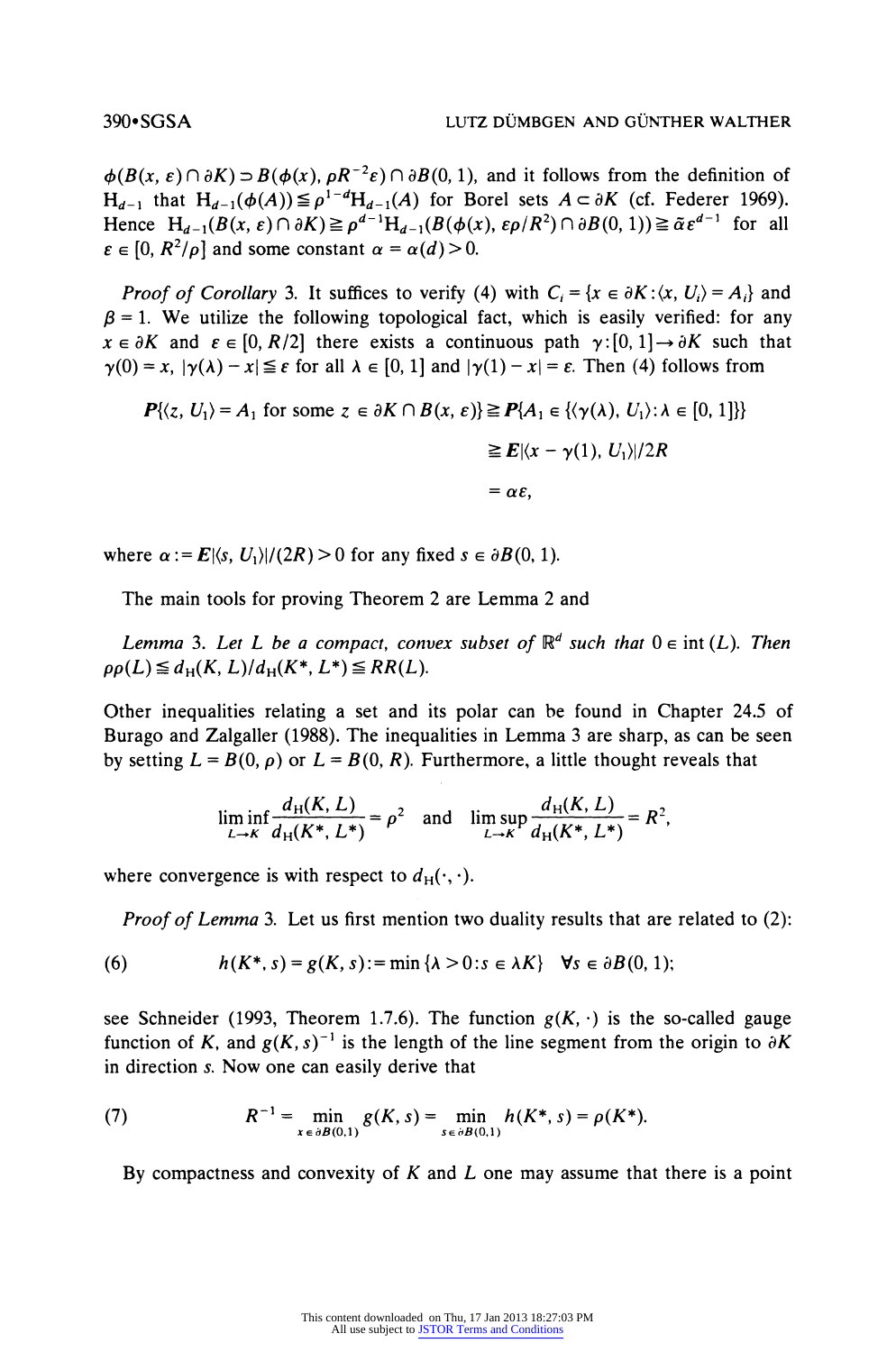$x \in \partial L$  such that  $d_H(K, L) = d(x, K)$ . (Otherwise interchange K and L.) Then there is an  $s \in \partial B(0, 1)$  such that  $d(x, K) = h(K, s) + \langle x, s \rangle$ , whence

$$
g(L, \phi(x))^{-1} - g(K, \phi(x))^{-1} = |x| - \max \{ \lambda > 0 : \lambda \phi(x) \in K \}
$$
  
\n
$$
\ge |x| - \max \{ \lambda > 0 : \lambda \phi(x), s \ge h(K, s) \}
$$
  
\n
$$
= |x| - |x| (1 - d_H(K, L) / \langle x, s \rangle)
$$
  
\n
$$
\ge d_H(K, L).
$$

**Consequently,** 

$$
d_{\mathrm{H}}(K, L) \leq \|g(L, \cdot)^{-1} - g(K, \cdot)^{-1}\|
$$
  
= \|g(L, \cdot)^{-1}g(K, \cdot)^{-1}(g(L, \cdot) - g(K, \cdot))\|  

$$
\leq RR(L) \|g(L, \cdot) - g(K, \cdot)\|
$$
  
= RR(L)d\_{\mathrm{H}}(K^\*, L^\*),

by (3) and (6). The other asserted inequality follows by interchanging  $(K, L)$  and  $(K^*, L^*)$  with the help of (2) and (7).

**Proof of Theorem 2. Note first that** 

$$
\tilde{K} := \bigcap_{s \in S} H(K^*, s)
$$
\n
$$
= \bigcap_{s \in S} \{x \in \mathbb{R}^d : \langle x, s \rangle \le g(K, s) \}
$$
\n
$$
= \bigcap_{z \in Z} \{x \in \mathbb{R}^d : \langle x, z \rangle \le 1 \}
$$
\n
$$
= Z^* = \text{conv}(Z)^*,
$$

see (6). Generally conv (Z) is a compact, convex subset of K. If  $0 \notin \text{int}(\text{conv}(Z))$ , then there exists an  $s \in \partial B(0, 1)$  such that  $h(Z, s) \leq 0$ . In particular,  $d_H(K, \text{conv } (Z)) \ge d(\rho s, \text{conv } (Z)) \ge \rho$ , and  $\{rs : r > 0\} \subset \tilde{K}$ , whence  $d_H(K^*, \tilde{K}) = \infty$ . Therefore one may assume that  $0 \in \text{int}(\text{conv}(Z))$ . Then Lemma 3, (2) and (7) **together yield** 

$$
d_{\rm H}(K^*, \tilde{K}) \ge \rho(K^*) \rho(\tilde{K}) d_{\rm H}(K, \text{ conv } (Z)) \ge R^{-2} d_{\rm H}(K, \text{ conv } (Z)),
$$
  
\n
$$
d_{\rm H}(K^*, \tilde{K}) \ge R(K^*) R(\tilde{K}) d_{\rm H}(K, \text{ conv } (Z))
$$
  
\n
$$
= \rho^{-1} d_{\rm H}(K, \text{ conv } (Z)) / \rho(\text{conv } (Z))
$$
  
\n
$$
\le \rho^{-1} d_{\rm H}(K, \text{ conv } (Z)) / (\rho - d_{\rm H}(K, \text{ conv } (Z)))^+
$$
  
\n
$$
= \rho^{-2} d_{\rm H}(K, \text{ conv } (Z)) / (1 - \rho^{-1} d_{\rm H}(K, \text{ conv } (Z)))^+.
$$

The two inequalities for  $\pi(\cdot)$  follow straightforwardly from Lemma 2 together **with (7).**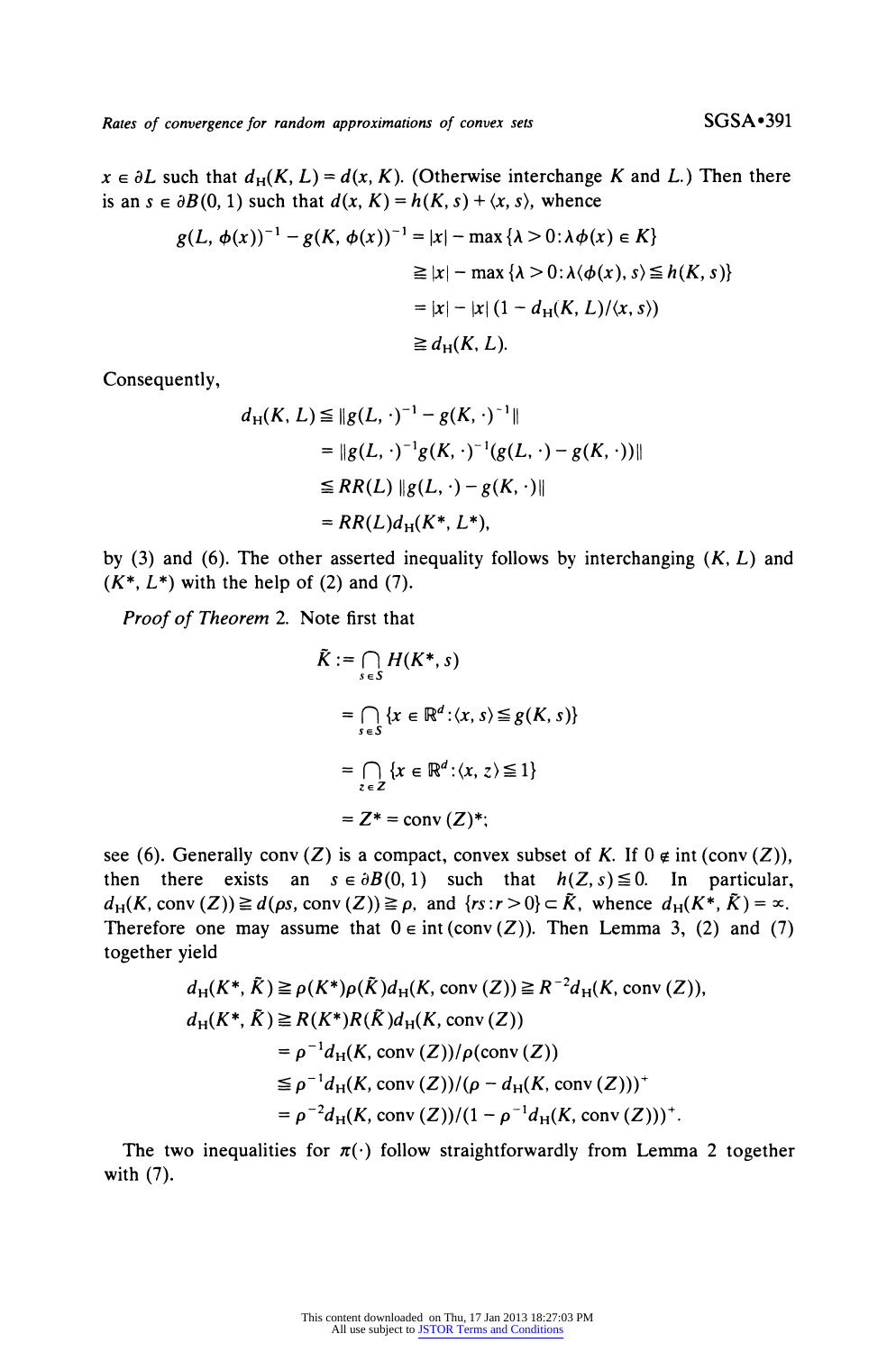**For the proof of Corollary 4 one needs to know that condition (S) and condition (NF) are equivalent.** 

Lemma 4. Condition  $(NF)$  implies condition  $(S)$  with  $l := R/pl^*$ . On the other hand, condition (S) implies condition (NF) with  $l^* := \rho^3/R^3l$ .

**Proof of Lemma 4.** Any unit vector in  $\mathbb{R}^d$  can be written as  $\phi(z)$  as well as  $\phi(\tilde{z})$ **for some**  $z \in \partial K$ **,**  $\tilde{z} \in \partial (K^*)$ **. Let**  $x, y \in \partial K$ **,**  $\tilde{x}, \tilde{y} \in \partial (K^*)$  **such that**  $\phi(\tilde{x}) \in \Theta(K, x)$  **and**  $\phi(\tilde{y}) \in \Theta(K, y)$ . This is equivalent to  $\phi(x) \in \Theta(K^*, \tilde{x})$  and  $\phi(y) \in \Theta(K^*, \tilde{y})$ , **because** 

$$
\phi(x) \in \Theta(K^*, \tilde{x}) \Leftrightarrow \langle \tilde{x}, \phi(x) \rangle = h(K^*, \phi(x))
$$
  

$$
\Leftrightarrow \langle \phi(\tilde{x}), \phi(x) \rangle = g(K^*, \phi(\tilde{x}))h(K^*, \phi(x))
$$
  

$$
\Leftrightarrow \langle \phi(\tilde{x}), \phi(x) \rangle = h(K, \phi(\tilde{x}))g(K, \phi(x))
$$
  

$$
\Leftrightarrow \phi(\tilde{x}) \in \Theta(K, x);
$$

**see (6). Thus if condition (NF) holds, then** 

$$
|\phi(\tilde{x}) - \phi(\tilde{y})| \leq \rho(K^*)^{-1} |\tilde{x} - \tilde{y}|
$$
  
\n
$$
\leq (l^* \rho(K^*))^{-1} |\phi(x) - \phi(y)|
$$
  
\n
$$
\leq (\rho l^* \rho(K^*))^{-1} |x - y|
$$
  
\n
$$
= R(\rho l^*)^{-1} |x - y|,
$$

according to Lemma 1 and (7). This implies condition (S) with  $I = R/\rho l^*$ . Analogously one can show that condition (S) implies condition (NF) with  $l^*$  =  $\rho^3/R^3l$ .

**Proof of Corollary 4. The assertions follow straightforwardly from Theorem 2 and Lemma 1, if we show that** 

$$
P\{U_i \in B(x, \varepsilon)\} \ge \alpha \varepsilon^{d-1} \quad \text{and}
$$
\n
$$
P\{U_i\}^\perp \cap \partial B(0, 1) \cap B(x, \varepsilon) \neq \emptyset\} \ge \alpha' \varepsilon \quad \forall \varepsilon \in [0, 1] \quad \forall x \in \partial B(0, 1)
$$

with positive constants  $\alpha, \alpha'$ . The first half of (8) is well-known. As for the second **inequality,** 

$$
P\{(U_i)^{\perp} \cap \partial B(0, 1) \cap B(x, \varepsilon) \neq \emptyset\}
$$
  
\n
$$
\geq P\{(x + z, U_i) = 0 \text{ for some } z \in B(0, \varepsilon) \cap \{x\}^{\perp}\}
$$
  
\n
$$
= P\{|\langle x, U_i \rangle| \leq \varepsilon (1 - \langle x, U_i \rangle^2)^{\frac{1}{2}}\}
$$
  
\n
$$
= P\{|\langle x, U_i \rangle| \leq \varepsilon (1 + \varepsilon^2)^{-\frac{1}{2}}\}
$$
  
\n
$$
\geq \alpha' \varepsilon \quad \forall \varepsilon \in [0, 1]
$$

with some  $\alpha' = \alpha'(d) > 0$ .